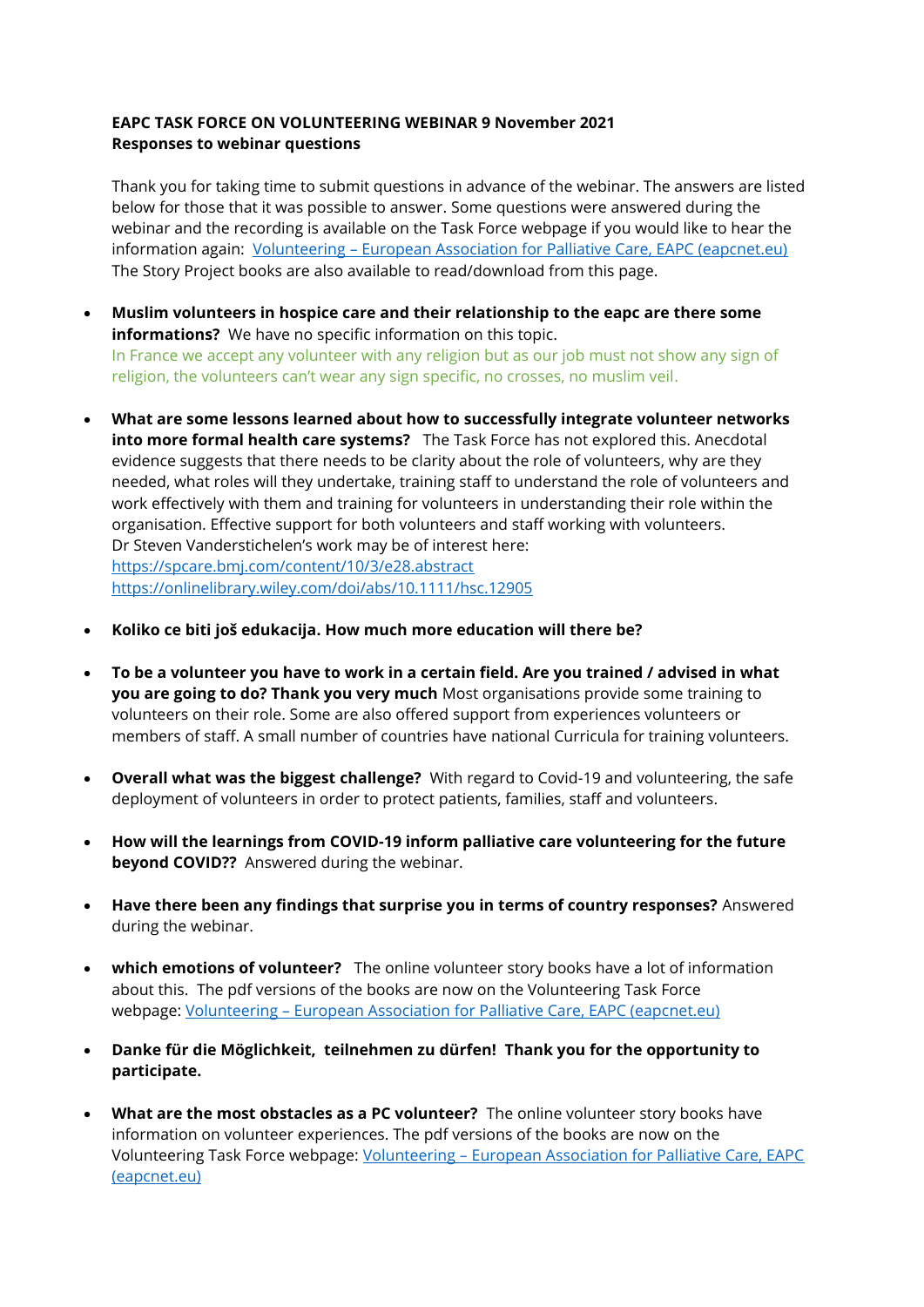- **Hospice volunteer management know-how in the face of COVID-19.** Covered by the presentation.
- **What are the care needs you have seen in the people you have cared for.** Volunteers' responses:

In my opinion, they need somebody to dedicate time at their side, to listen what they want to express, they want to feel how important they still are even with their condition. Catherine R., France

Palliative care volunteers stand alongside the sick person and the family/caregivers, giving life to the time left to live. They do so through active and empathic listening, often assuming the role of the moderator in the communication among the patient/family/care team, aimed at reducing conflicts and restoring serenity. Then there also are volunteers who organize activities with the patients: hand-made jobs, crosswords, knitting, and much more.

The needs we responded to must be necessarily distinguished: pre-Covid-19 and during the pandemic.

Patients' need for listening, closeness, human touch, effective communication and enhancement of the time is common to both moments.

This even if in the last 21 months the volunteers' physical presence has not been possible, except in particular contexts. Unfortunately, the use of PPE has dramatically often dampened the value of the "being there" relationship itself. During the pandemic, patients felt fear of dying alone, and familiars experienced together with them the spiritual and social isolation and a lack of hope: volunteers were then present via telephone, video chat, and Zoom meetings. Chiara, Italy

## **Has there been scope for volunteers supporting patients at point of diagnosis?** The Task

Force has not explored this specifically but the question has been asked before and some clinicians believe that there is a role for volunteers to support patients at the point of diagnosis and for some time beyond as they adapt to this new situation. Macmillan Cancer Support in the UK have some volunteers roles that may be similar to this.

That would be a great progress to have volunteers for that very particular time. In France some nurses are trained for that but a non-professional with a bit of time and empathy could be very helpful. Thank you for raising this idea. Catherine R., France

- **What topics are the volunteers coursed in when they want to become palliation volunteers? And Length of time and difficulty?** These vary from organisation to organisation and country to country.
- **Changes in the volunteers motivation** Research suggests that volunteer motivation changes over time. Some volunteers become more involved in the service, whilst others decide to leave after they feel they have given enough. It is not clear how Covid-19 affected volunteer motivation, although the Covid-19 Volunteer study suggested that some older volunteers paused or stopped volunteering as they were concerned about catching Covid-19.
- **What are the functions of a volunteer in a polyativ, which is intended for this, what is the motivation for volunteering in this.** This paper may help to answer the functions of a volunteer. Goossensen A, Somsen J, Scott R, Pelttari L. (2016) EAPC White paper on the role, position, identity and value of volunteering in hospice and palliative care in Europe European Journal of Palliative Care**:** 23(4). https://www.hospiz.at/wordpress/wpcontent/uploads/2016/10/EJPC\_23\_4\_White\_Paper.pdf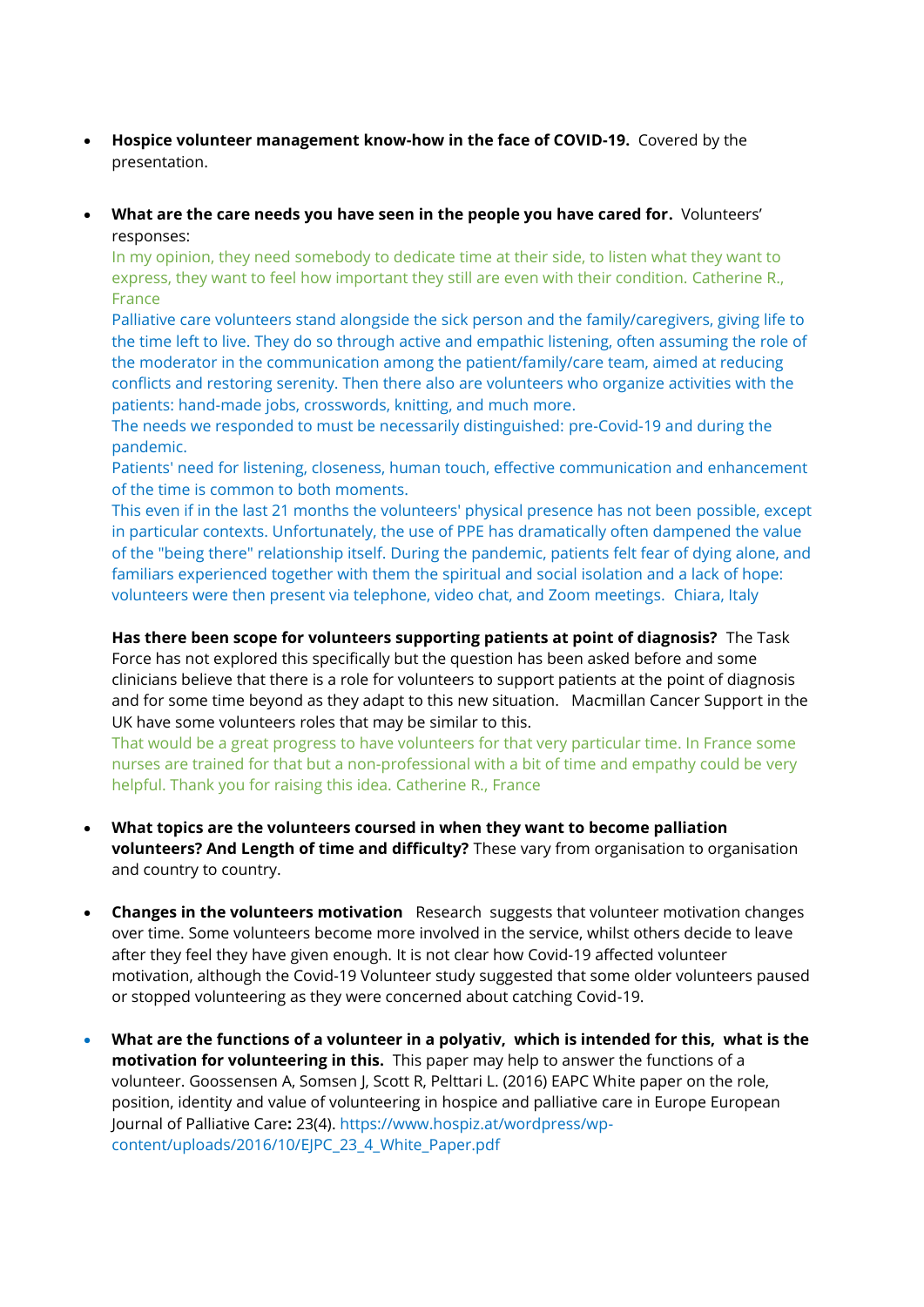- **Waiting to learn more of the topic and the book!** The pdf versions of the books are now on the Volunteering Task Force webpage: Volunteering - [European Association for Palliative](https://www.eapcnet.eu/eapc-groups/task-forces/volunteering/) Care, [EAPC \(eapcnet.eu\)](https://www.eapcnet.eu/eapc-groups/task-forces/volunteering/)
- **Has any of your experience involved 'volunteering' in care homes? If so, how does this differ from hospices?** The Task Force has not specifically explored volunteering in care homes and so has no evidence on this topic. Some volunteers from palliative care services in Europe are based in care homes. NCVO in the UK has undertaken some research on volunteering in care homes: [https://www.ncvo.org.uk/about-us/media-centre/press-releases/1323-volunteers-in-care](https://www.ncvo.org.uk/about-us/media-centre/press-releases/1323-volunteers-in-care-homes-create-profound-positive-impact-for-residents-new-research)[homes-create-profound-positive-impact-for-residents-new-research](https://www.ncvo.org.uk/about-us/media-centre/press-releases/1323-volunteers-in-care-homes-create-profound-positive-impact-for-residents-new-research) In France PC volunteers visit patients in care home as well. However we tend to be very specific to be sent to patient with a terminal condition as to not be used for occupational tasks.

In Italy, some organizations have volunteers working in care homes for elderly people where the basic activities are the same as those offered in hospitals. Longer time and bigger spaces of care homes represent a benefit that makes the difference in terms of variety. Diversionary activities here may include pet therapy too.

- **To be able to compare the results: Are there differences in the financing of volunteers between the countries examined?** This has not been specifically studied but anecdotal evidence suggests that volunteers are funded differently in different organisations and countries.
- **Hoe de veiligheid bewaken voor vrijwilligers en patiënten inzake covid. Wat met vrijwilligers die zich niet laten vaccineren? • How to monitor safety for volunteers and patients regarding covid. What about volunteers who do not get vaccinated?** Evidence from a small number of respondents from the Covid -19 study suggests that volunteers need to be vaccinated before they can return. There was little evidence about non vaccinated volunteers.
- **Are there differences between the extent to which volunteers are retained during the pandemic depending on the clinical context?** Answered during the webinar.
- **Toolkits and Evidence Based Practices for caring.** The Task Force has not explored this.
- **What are the best ways of elevating the patient's socio-emotional wellbeing while in palliative care?**

Palliative care usually offers the humanization of treatments together with volunteers and a multidisciplinary care team. Specific professionals promote diversionary activities such as music therapy, art therapy, caviardage and poetry therapy to elevate the patient's socio-emotional wellbeing. Chiara, Italy.

**To what extent did the Covid context influence your willingness to work and your work satisfaction?** Covid changed my perception of my will to be useful, I don't want to spend so much time on administrative tasks but more directly with the people who really need my help, like my community, my friends, . I am following a Doula training right now to become an End of life Doula. Catherine R., France.